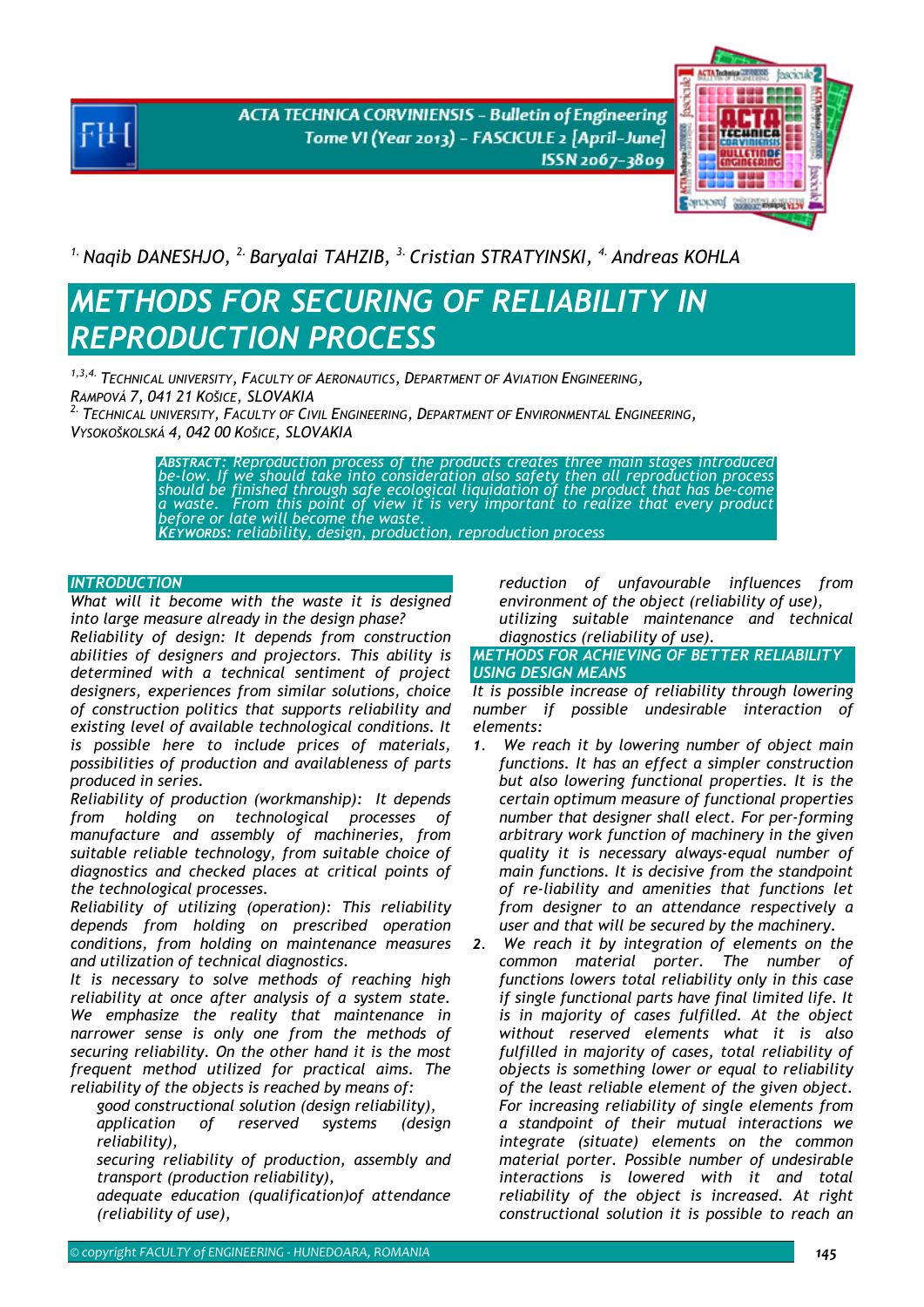#### *ACTA TECHNICA CORVINIENSIS – Bulletin of Engineering*

*expressive growth of single elements reliability. A measure of mutual influence of elements and environment depends from density of material functions porters that can enter into mutual interaction and so to be damaged. Judging depends from toughness of single parts from grades of freedom and also possible loading influences beside existing functions. These factors determine reliability of single parts that it is possible only hard exactly to describe. In this regard it is suitable judging by analysis of reliability. At the analysis it is possible to coordinate weight coefficients and on the basic of experiences and simulation of failure possibility to assign a measure of reliability.* 



Additional external interactions

*Figure 1. Non-integrated elements* 



*Figure 2. integrated elements* 

*Increase of reliability is possible by suitable constructional design preventing of influence of sources of degrading processes. To preventing it is possible to come from a choice of two tactics of protection:* 

*Tactics of object parts resisting to unfavourable failure influences,* 

*Tactics of object functional activity temporary abolition during duration of unfavourable failure influence. At this tactics protection becomes with it that during object activity stopping possibility of arise relevant failures is pre-vented.* 

# **TACTICS OF FAILURE PREVENTION**

*1. We perform it through reduction of loading of the functional parts. We can reach it through over-dimensioning sizes and lowering work speeds, outputs etc. The designer performs these measures up to the state when he reaches demanded or optimum life of the functional parts.* 







Reduced output

Over-dimensioning

*Figure 3. Loading of functional parts* 

*2. We perform it through limitation of outside unfavourable influences e.g. the application of preset stabilized electric source of voltage in front of device, covering of the functional parts, application of resisted covers etc. In this case we influence only indirectly the influence of loads resulting from the function of machinery.* 



*Figure 4. Limitation of external unfavourable influences* 

*3. We perform it through limitation of dynamic load internal sources. We reach it through choice of optimum exactness of parts, counterbalancing of rotating elements, leading heat with cooling or other methods, isolating source vibrations etc.* 



*Figure 5. Reduction of internal causes of dynamic loading* 

*4. We perform through making out of functional parts from constructional materials of higher resistance and through development of material (hardening, alloying, alloys, composed materials etc.). By such tactics also we can reach a wished life.* 



*Figure 6. Functional parts of construction materials increased resistance* 

*5. We secure through dynamic protection with feedback. Regulation system fulfils automatically a dynamic protection on higher level. E.g. system with correction shifting of functional exhibited part.* 



*Figure 7. Dynamic protection with feedback*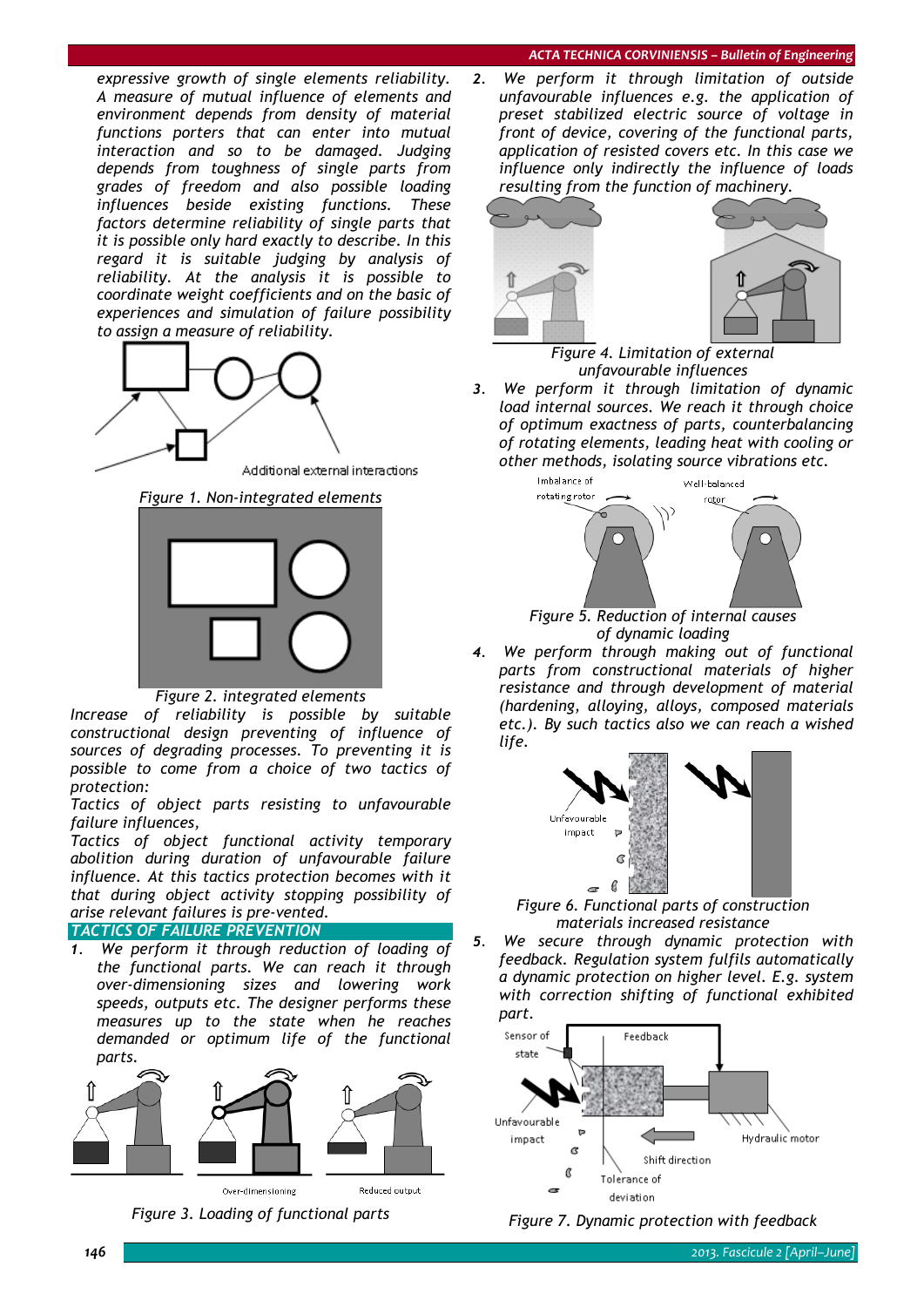### *ACTA TECHNICA CORVINIENSIS – Bulletin of Engineering*

# *TACTICS OF TEMPORARY SHUTDOWN OF FUNCTIONALITY*

*1. We perform through intentional weakening of functional nodal points that it is possible light to change or again to put together. At load beyond measure the functional nodal point crumbles. So activity of the function is interrupted but it does not come to relevant damages of nodal point parts. In every case it comes however to a manifest failure.* 

*Example: We can arrange here also the bias protection of electronic elements with fuse. In this case more it is prevented also to further activity of unfavourable influence. Restoration of the function rests in a change of the fuse.* 



*Figure 8. Protection by shutdown of operation* 

*2. We reach by automatic technical diagnostics (online diagnostics).* 

*In this case becomes alarm or blocking of the functional activity of the object at one as the system discovers an occurrence of the critical (unfavourable, unacceptable) state.* 

*on a functional part of the object (machinery),* 

*in surrounding of the object.* 

*The alarm system is utilized at relatively slow development of the relevant failure. On the other hand the blocking system is utilized for prohibiting to quick development of a failure into the relevant failure.* 



## *Figure 9. Application of alarm system The tactics are the followings:*

#### *1. Tactics of avoiding*

*At this tactics main defend factor of the animal is to shirk to working unfavourable influence of the aggressor. The basic of shirking is measurement of unfavourable influence measure and succeeding performing shirking manoeuvre. Majority of the animals assigns of course such a type of behaving.* 

*Typical feature is speed and freshness. We can choice as a representative a cat. In technical practice regulation system and technical on line diagnostics corresponds to this tactics. We can shift here also application of fuses. The fuses block the further activity of the object that would lead to arise of the relevant failure.* 



*Figure 10. Tactics of hide T-tolerance field in that material of the object can by worn without arise of the relevant failure. 2. Tactics of attack*

*At this tactics the main detection factor of the animal is to liquidate influence of an enemy.* 

failure

*It is possible with the active or passive attack. The passive attack rests in taking advantage of liquidating element on the surface of protection zone e.g. they are spurs of a hedgehog or poisonous skin of South-American frogs and similar. The representative of active attack a badger can be. It is known about it that it does not give in its territory without fight. In technical practice e.g. application of additional element on detection of functional surface against wear. Such an element can be a layer of lubricant between friction surfaces. The lubricant on the surface liquidates the influence of degradation between mutually moving parts. The case of active attack is already harder to illustrate on technical machinery because machines with its function need not work against lowering outside degradation processes. It is not however fully excluded possibility.* 



*Figure 11. Tactics of attack* 

# *3. Tactics of avoiding At this tactics main defend factor of the animal is to*

*shirk to working unfavourable influence of the aggressor. The basic of shirking is measurement of unfavourable influence measure and succeeding performing shirking manoeuvre. Majority of the animals assigns of course such a type of behaving. Typical feature is speed and freshness. We can choice as a representative a cat. In technical practice regulation system and technical on line diagnostics corresponds to this tactics. We can shift here also application of fuses. The fuses block the further activity of the object that would lead to arise of the relevant failure.*